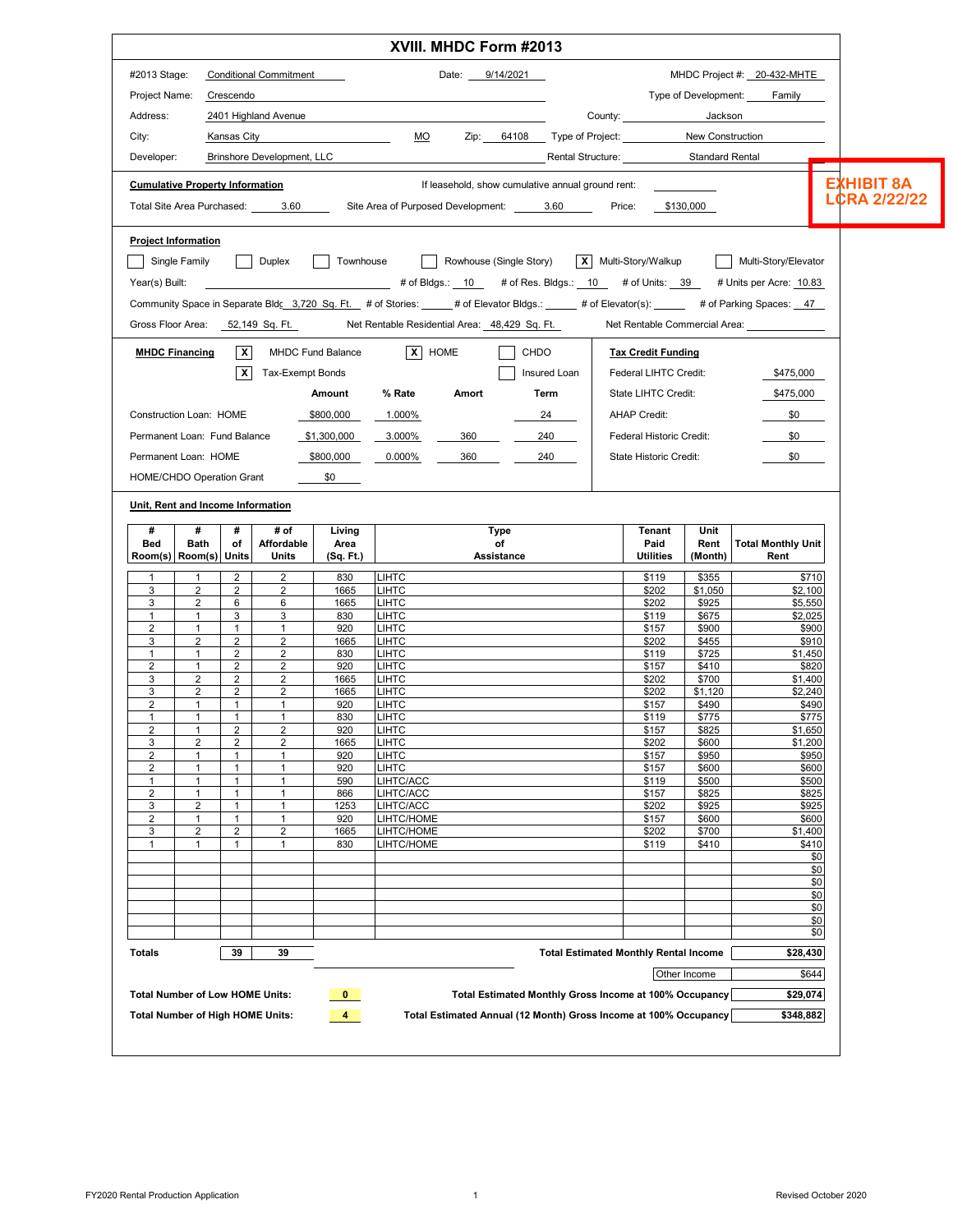|      |                                                          | XIX. MHDC Form #2013 |                                                |        |
|------|----------------------------------------------------------|----------------------|------------------------------------------------|--------|
|      | <b>Estimate of Replacement Costs</b>                     |                      | <b>Estimate of Annual Expenses</b>             |        |
|      | 1) Site Work                                             | \$942,804            | 1) Conventions & Meetings                      | #6203  |
|      | 2) Off-Site Improvement                                  | \$0                  | 2) Management Consultants                      | #6204  |
|      | 3) Building Demolition                                   | \$0                  | 3) Advertising & Marketing                     | #6210  |
|      | 4) Interior Demolition                                   | \$0                  | 4) Other Renting Expenses                      | #6250  |
|      | 5) New Construction                                      | \$5,542,541          | 5) Office Salaries                             | #6310  |
|      |                                                          |                      | 6) Office Expenses, Supplies & Postage         |        |
|      | 6) Rehabilitation                                        | \$0                  |                                                | #6311  |
|      | 7) Accessory Building                                    | \$0                  | 7) Office or Model Apt. Rent                   | #6312  |
|      | 8) Bonding                                               | \$0                  | 8) Leased Furniture                            | #6313  |
|      | 9) Permits                                               | \$0                  | 9) Management Fees                             | #6320  |
|      | 10) General Requirements                                 | \$364,920            | 10) Manager or Superintendent Salaries         | #6330  |
|      | 11) Builder's Overhead                                   | \$134,862            | 11) Administrative Rent Free Unit              | #6331  |
|      | 12) Builder's Profit                                     | \$384,873            | 12) Legal Expenses (Project)                   | #6340  |
|      | 13) Total Construction Costs (lines 1-12)                | \$7,370,000          | 13) Audit Expenses (Accounting)                | #6350  |
|      | 14) Paid by owner - Construction Costs                   |                      | 14) Telephone                                  | #6360  |
| 14a) |                                                          | \$0                  | 15) Bad Debts                                  | #6370  |
| (4b) |                                                          | \$0                  | 16) Misc. Administrative Expenses              | #6390  |
|      | 15) Total Construction Costs (lines 13-14)               | \$7,370,000          | 17) Total Administrative Expenses              | #6263T |
|      | 16) Architect's & Engineering Fee (Design)               | \$158,000            | 18) Electricity                                | #6450  |
|      | 17) Architect's Fee (Supervision)                        | \$39,500             | 19) Water<br><b>Owner Paid</b>                 | #6451  |
|      |                                                          |                      |                                                |        |
|      | 18) Soil Report                                          | \$15,000             | 20) Gas                                        | #6452  |
|      | 19) Survey                                               | \$20,000             | 21) Sewer<br><b>Owner Paid</b>                 | #6453  |
|      | 20) Engineering                                          | \$60,000             | 21) Cable T.V. / Internet Access               | #6454  |
|      | 21) Total For All Improvements (lines 15-20)             | \$7,662,500          | 22) Total Utilities Expenses                   | #6400T |
|      | 22) Construction Loan Interest                           | \$144,055            | 23) O & M Payroll                              | #6510  |
|      | 23) Construction Period R. E. Taxes                      | \$5,000              | 24) O & M Supplies                             | #6515  |
|      | 24) Construction Period Insurance                        | \$5,000              | 25) O & M Contracts                            | #6520  |
|      | 25) MHDC Rental Production Application Fee               | \$750                | 26) O & M Rent Free Unit                       | #6521  |
|      | 26) MHDC Construction Loan Fee                           | \$0                  | 27) Garbage & Trash<br><b>Owner Paid</b>       | #6525  |
|      |                                                          |                      |                                                |        |
|      | 27) Other Construction Loan Fee                          | \$0                  | 28) Security Payroll / Contract                | #6530  |
|      | 28) MHDC Construction Inspection Fee                     | \$13,500             | 29) Security Rent Free Unit                    | #6531  |
|      | 29) Other Construction Inspection Fee                    | \$0                  | 30) Heating & Cooling Repair Contract          | #6546  |
|      | 30) MHDC Permanent Financing Fee                         | \$13,000             | 31) Snow Removal (Supplies & Contracts)        | #6548  |
|      | 31) Other Permanent Financing Fee                        | \$0                  | 32) O & M Tools & Equipment                    | #6571  |
|      | 32) Environmental Study                                  | \$10,000             | 33) Pool (Supplies, Maintenance & Contracts)   | #6520  |
|      | 33) Market Study                                         | \$10,000             | 34) Exterminating                              | #6515  |
|      |                                                          |                      |                                                | #6520  |
|      | 34) Appraisal                                            | \$6,500              | 35) Elevator Maintenance                       |        |
|      | 35) Title, Recording & Disbursing (Construction Loan)    | \$20,000             | 36) Vacant Unit Prep (Carpets, Painting, Etc.) | #6580  |
|      | 36) Title, Recording & Disbursing (Permanent Loan)       | \$5,000              | 37) Misc. Operating & Maintenance Exp.         | #6590  |
|      | 37) Legal Costs (Construction)                           | \$35,000             | 38) Total Operating & Maint Expenses           | #6500T |
|      | 38) Legal Costs (Permanent)                              | \$10,000             | 39) Real Estate Taxes                          | #6710  |
|      | 39) Organization (Legal/Fees)                            | \$5,000              | 40) Property & Liability Insurance             | #6720  |
|      | 40) Cost Certification                                   | \$10,000             | 41) Health Insurance                           | #6723  |
|      | 41) Accountant's Fee                                     | \$10,000             | 42) Workers Comp                               | #6722  |
|      |                                                          |                      |                                                | #6850  |
|      | 42) Prepaid MIP (Risk Share only)                        | \$0                  | 43) MIP Insurance                              |        |
|      | 43) Contingency                                          | \$366,500            | 44) Fidelity Bond                              | #6721  |
|      | 44) Environmental Abatement                              | \$0                  | 45) Other Tax Assessments                      |        |
|      | 45) Historic Credit Fees                                 | \$0                  | 46) Other: (Describe)                          |        |
|      | 46) Relocation                                           | \$0                  | 47) Total Fixed Expenses                       |        |
|      | 47) FF & E                                               | \$30,000             | 48) Replacement Reserves                       |        |
|      | <b>Construction Cost Review</b><br>48) Other: (Describe) | \$5,000              | 49) Total Expenses                             |        |
|      | 49) Other: (Describe)<br>Security                        | \$20,000             | 50) No. of Units                               |        |
|      | Radon and Green Consultant<br>50) Other: (Describe)      | \$20,000             | 51) Expenses per Unit                          |        |
|      | City Zoning/Abatement Fees<br>51) Other: (Describe)      | \$40,000             |                                                |        |
|      | 52) Other: (Describe)<br>MHDC HOME Env Review            | \$2,000              |                                                |        |
|      |                                                          |                      |                                                |        |
|      | 53) Replacement Cost w/o Acq (lines 21-52)               | \$8,448,805          | <b>Annual Income Computations</b>              |        |
|      | 54) Legal Acquisition & Recording                        | \$0                  | 1) Estimated Project Gross Income              |        |
|      | 55) Acquisition Cost of Buildings                        | \$0                  | 2) Occupancy (93% family or 95% elderly)       |        |
|      | 56) Other Acquisition Related Costs                      | \$0                  | 3) Effective Gross Income (line 1 X line 2)    |        |
|      | 57) Land                                                 | \$130,000            | 4) Total Project Expenses                      |        |
|      | 58) Total Acquisition Cost (lines 54-57)                 | \$130,000            | 5) Net Income to Project (line 3 - line 4)     | $\Box$ |
|      | 59) Total Replacement Cost (lines 53-57)                 | \$8,578,805          | 6) MHDC Debt Service                           |        |
|      | 60) Consultant's Fee (Before Completion)                 | \$0                  | 7) Other Hard Debt Service                     |        |
|      | 61) Consultant's Fee (At/After Completion)               | \$0                  | 8) Total Hard Debt Service                     |        |
|      | 62) Developer's Fee (Before Completion)                  | \$180,000            | 9) Cash Flow (line 5 - line 8)                 |        |
|      |                                                          |                      |                                                |        |
|      | 63) Developer's Fee (At/After Completion)                | \$540,000            |                                                |        |
|      | 64) Tax Credit Allocation Fee (7%)                       | \$33,250             | 10) Debt Service Coverage (hard debt)          |        |
|      | 65) Tax Credit Monitoring Fee                            | \$11,700             |                                                |        |
|      | 66) AHAP Application & Reservation Fee                   | \$0                  |                                                |        |
|      | 67) Other: (Describe)                                    | \$0                  |                                                |        |
|      | 68) Other: (Describe)                                    | \$0                  |                                                |        |
|      | 69) Other: (Describe)                                    | \$0                  |                                                |        |
|      | 70) Other: (Describe)                                    | \$0                  |                                                |        |
|      | 71) Other: (Describe)                                    | \$0                  |                                                |        |
|      |                                                          |                      |                                                |        |
|      | 72) Bond Related Costs (see Tab XIII)                    | \$93,160             |                                                |        |
|      | 73) Syndication Costs (see Tab X)                        | \$0                  |                                                |        |
|      | 74) Lease-up/Marketing (from FIN-117, cash reserve)      | \$25,000             |                                                |        |
|      | 75) Operating Reserve (cash escrow)                      | \$150,000            |                                                |        |
|      | 76) Replacement Reserve (cash escrow)                    | \$23,400             |                                                |        |
|      | 77) Other Escrow(s):<br>Real Estate Tax Escrow           | \$1,250              |                                                |        |
|      | 78) Other Escrow(s):<br><b>Insurance Escrow</b>          | \$5,850              |                                                |        |
|      | 79) Other Escrow(s):                                     | \$0                  |                                                |        |
|      | 80) Other Escrow(s):                                     | \$0                  |                                                |        |
|      |                                                          |                      |                                                |        |
|      | 81) Other Escrow(s):                                     | \$0                  |                                                |        |
|      | 82) Total Development Cost (lines 59-81)                 | \$9,642,415          |                                                |        |

|                  | <b>DC Form #2013</b>                                                        |                            |                |
|------------------|-----------------------------------------------------------------------------|----------------------------|----------------|
|                  | <b>Estimate of Annual Expenses</b>                                          |                            |                |
| 42,804           | 1) Conventions & Meetings                                                   | #6203                      | \$500          |
| \$0              | 2) Management Consultants                                                   | #6204                      | \$0            |
| \$0              | 3) Advertising & Marketing                                                  | #6210                      | \$2,000        |
| \$0              | 4) Other Renting Expenses                                                   | #6250                      | \$0            |
| 42,541           | 5) Office Salaries                                                          | #6310                      | \$0            |
| \$0              | 6) Office Expenses, Supplies & Postage                                      | #6311                      | \$2,000        |
| \$0              | 7) Office or Model Apt. Rent                                                | #6312                      | \$0            |
| \$0              | 8) Leased Furniture                                                         | #6313                      | \$0            |
| \$0              | 9) Management Fees                                                          | #6320                      | \$18,252       |
| 64,920           | 10) Manager or Superintendent Salaries                                      | #6330                      | \$34,000       |
| 34,862           | 11) Administrative Rent Free Unit                                           | #6331                      | \$0            |
| 84,873           | 12) Legal Expenses (Project)                                                | #6340                      | \$2,000        |
| 70,000           | 13) Audit Expenses (Accounting)                                             | #6350                      | \$6,000        |
|                  | 14) Telephone                                                               | #6360                      | \$2,000        |
| \$0              | 15) Bad Debts                                                               | #6370                      | \$3,000        |
| \$0              | 16) Misc. Administrative Expenses                                           | #6390                      | \$0            |
| 70,000           | 17) Total Administrative Expenses                                           | #6263T                     | \$69,752       |
| 58,000           | 18) Electricity                                                             | #6450                      | \$9,000        |
| 39,500           | 19) Water                                                                   | <b>Owner Paid</b><br>#6451 | \$12,500       |
| 15,000           | 20) Gas                                                                     | #6452                      | \$0            |
| 20,000           | 21) Sewer                                                                   | <b>Owner Paid</b><br>#6453 | \$12,500       |
| 60,000           | 21) Cable T.V. / Internet Access                                            | #6454                      | \$1,200        |
| 62,500           | 22) Total Utilities Expenses                                                | #6400T                     | \$35,200       |
| 44,055           | 23) O & M Payroll                                                           | #6510                      | \$21,000       |
| \$5,000          | 24) O & M Supplies                                                          | #6515                      | \$2,500        |
| \$5,000          | 25) O & M Contracts                                                         | #6520                      | \$16,000       |
| \$750            | 26) O & M Rent Free Unit                                                    | #6521                      | \$0            |
| \$0              | 27) Garbage & Trash                                                         | <b>Owner Paid</b><br>#6525 | \$7,000        |
| \$0              | 28) Security Payroll / Contract                                             | #6530                      | \$5,000        |
| 13,500           | 29) Security Rent Free Unit                                                 | #6531                      | \$0            |
| \$0              | 30) Heating & Cooling Repair Contract                                       | #6546<br>#6548             | \$5,000        |
| 13,000           | 31) Snow Removal (Supplies & Contracts)                                     | #6571                      | \$3,800        |
| \$0              | 32) O & M Tools & Equipment<br>33) Pool (Supplies, Maintenance & Contracts) | #6520                      | \$1,000        |
| 10,000<br>10,000 | 34) Exterminating                                                           | #6515                      | \$0<br>\$1,800 |
| \$6,500          | 35) Elevator Maintenance                                                    | #6520                      | \$0            |
| 20,000           | 36) Vacant Unit Prep (Carpets, Painting, Etc.)                              | #6580                      | \$3,000        |
| \$5,000          | 37) Misc. Operating & Maintenance Exp.                                      | #6590                      | \$0            |
| 35,000           | 38) Total Operating & Maint Expenses                                        | #6500T                     | \$66,100       |
| 10,000           | 39) Real Estate Taxes                                                       | #6710                      | \$0            |
| \$5,000          | 40) Property & Liability Insurance                                          | #6720                      | \$19,500       |
| 10,000           | 41) Health Insurance                                                        | #6723                      | \$0            |
| 10,000           | 42) Workers Comp                                                            | #6722                      | \$0            |
| \$0              | 43) MIP Insurance                                                           | #6850                      | \$0            |
| 66,500           | 44) Fidelity Bond                                                           | #6721                      | \$150          |
| \$0              | 45) Other Tax Assessments                                                   |                            | \$500          |
| \$0              | 46) Other: (Describe)                                                       |                            | \$30,000       |
| \$0              | 47) Total Fixed Expenses                                                    |                            | \$50,150       |
| 30,000           | 48) Replacement Reserves                                                    |                            | \$11,700       |
| \$5,000          | 49) Total Expenses                                                          |                            | \$232,902      |
| 20,000           | 50) No. of Units                                                            |                            | 39             |
| 20,000           | 51) <i>Expenses per Unit</i>                                                |                            | \$5,972        |
| 40,000           |                                                                             |                            |                |
| \$2,000          |                                                                             |                            |                |
|                  |                                                                             |                            |                |

## 53) *Replacement Cost w/o Acq (lines 21-52)* **Annual Income Computations**

|                 | 1) Estimated Project Gross Income           | \$348,882 |
|-----------------|---------------------------------------------|-----------|
| \$0<br>\$0      | 2) Occupancy (93% family or 95% elderly)    | 93%       |
| \$0             | 3) Effective Gross Income (line 1 X line 2) | \$324,460 |
|                 | 4) Total Project Expenses                   | \$232.902 |
| $\frac{00}{00}$ | 5) Net Income to Project (line 3 - line 4)  | \$91,558  |
| 05              | 6) MHDC Debt Service                        | \$65,770  |
|                 | 7) Other Hard Debt Service                  | \$0       |
| \$0<br>\$0      | 8) Total Hard Debt Service                  | \$65,770  |
| $\frac{00}{00}$ | 9) Cash Flow (line 5 - line 8)              | \$25,788  |
|                 |                                             |           |

0